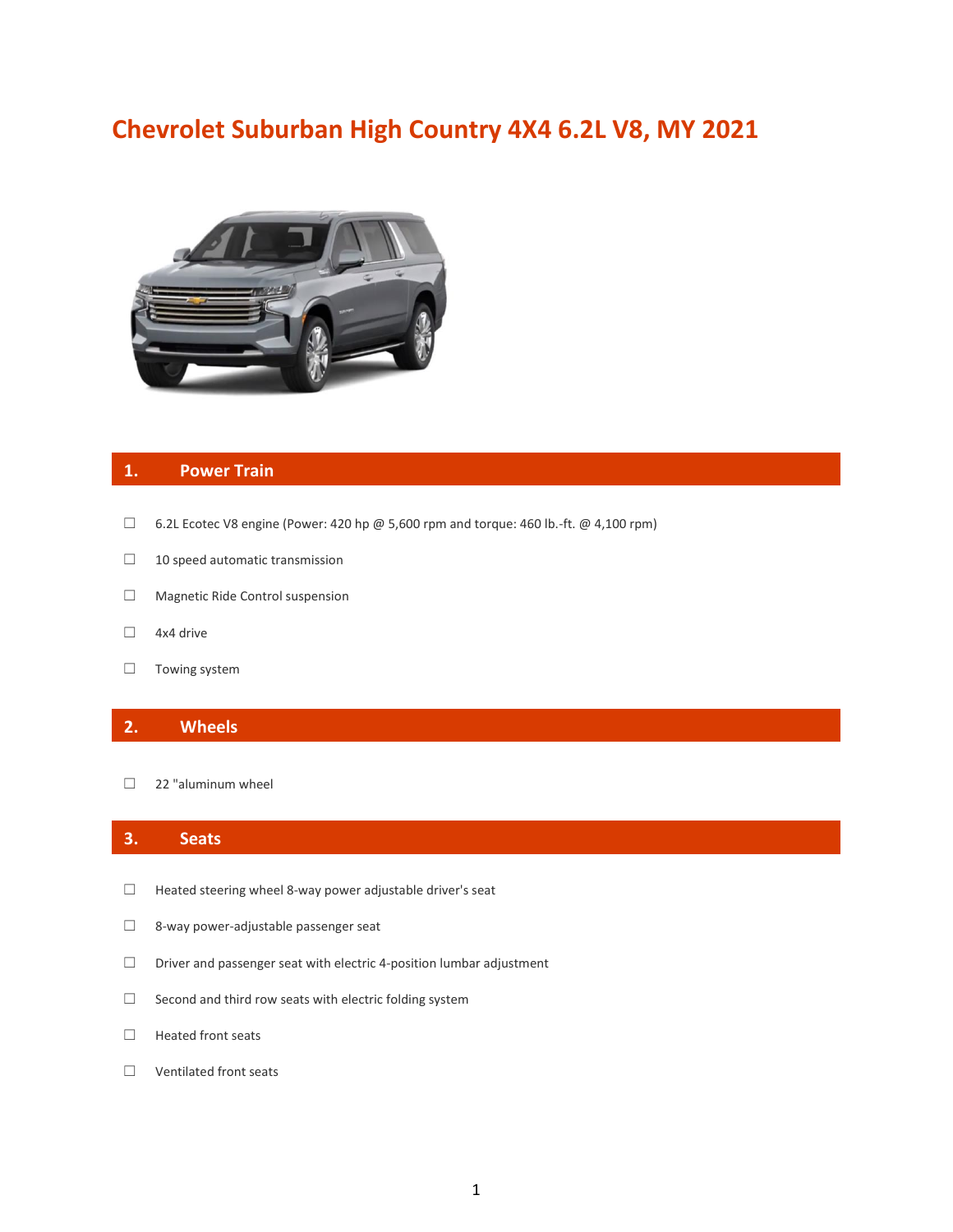#### ☐ Heated rear seats

## **4. Radio & Entretainment System**

□ Infotainment system with high resolution 10 "color touch screen, Bluetooth®, Wi-Fi®, voice recognition and interface

with Siri® Eyes Free Standard

- □ Navigation maps
- □ Second row entertainment system including  $2 \times 12$  "screens behind the headrests of the driver and passenger seats
- ☐ BOSE® sound with 10 speakers and amplifier with Active Sound Cancellation System

### **5. Interior**

- ☐ Adaptive Cruise Control with Stop / Go
- □ Second and third row seats with electric folding system
- ☐ Electrochromic rear view mirror with a 2nd rear view camera 8 "reconfigurable driver information center
- ☐ Instrument panel reflected in the windshield (Head Up Display)
- ☐ OnStar® 4G LTE with Personalized Support Services
- ☐ Panel de instrumentos reflejado en el parabrisas (Head Up Display)
- ☐ OnStar® 4G LTE con servicios de asistencia personalizada

## **6. Exterior**

☐

Exterior mirrors with electrical adjustment, heated and electrically folding, with included directional light and

- electrochromic for the driver
- ☐ Body-colored handles with chrome insert
- ☐ Chrome roof rails
- $\Box$  22 "aluminum wheel
- ☐ Trunk with hands-free opening
- ☐ Panoramic ceiling
- ☐ Retractable side steps